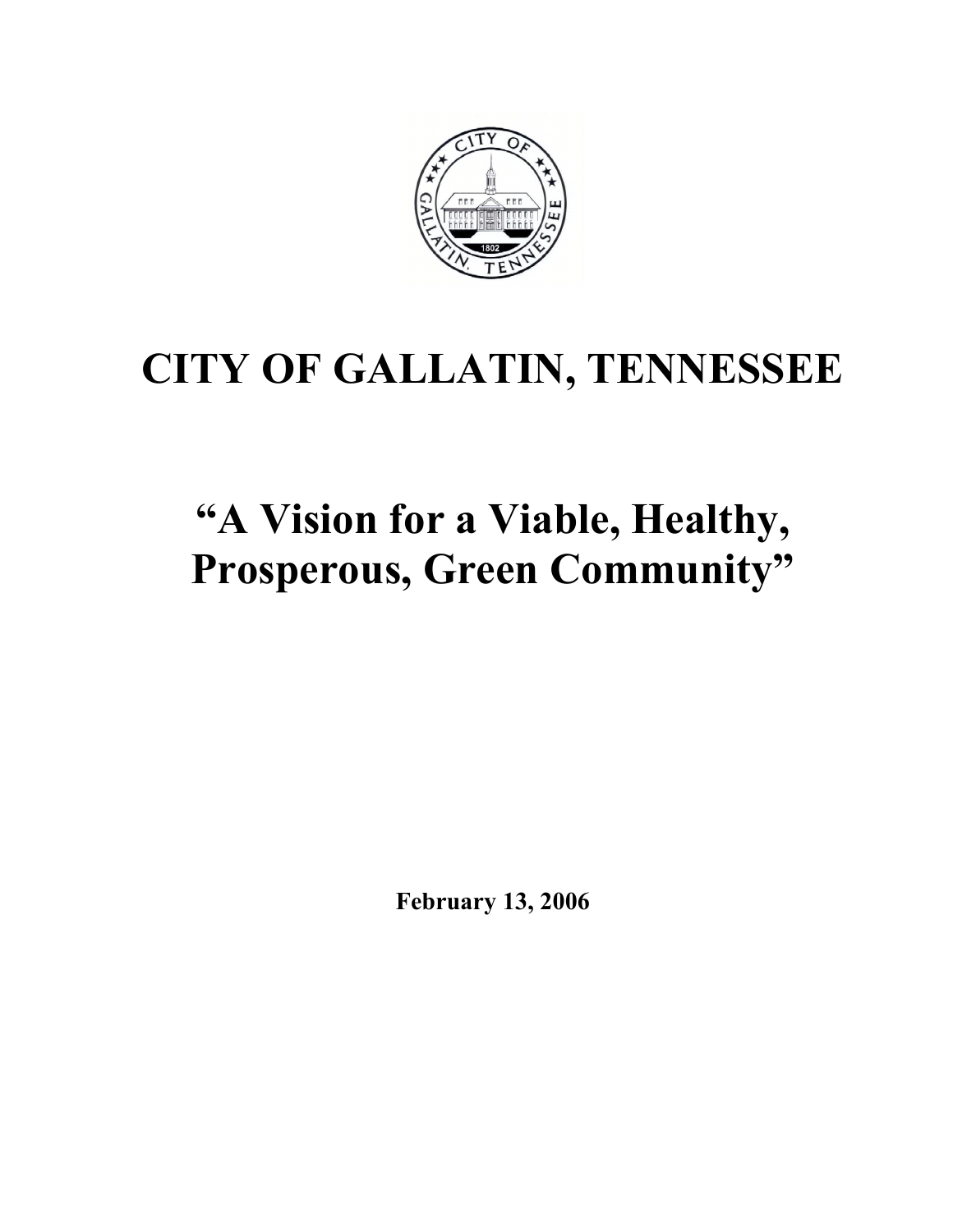

# CITY OF GALLATIN, TENNESSEE GREENWAY CONCEPT MASTER PLAN

# EXECUTIVE SUMMARY

Greenways across the country and throughout Tennessee are supporting community economic development and growth management. As an asset to communities, they are unmatched in many cases for assisting with transportation, recreation, conservation, and education needs; the components necessary for connecting and serving diverse populations with the healthy and culturally valuable choices that good growth demands.

- Quality of life Through preservation of our unique cultural heritage, through environment stewardship, through active and passive recreation and learning opportunities.
- $\Box$  Aesthetics Greenways improve the overall appeal of a community to its residents and visitors. They soften urban and suburban landscapes with natural landscapes of green vegetation.
- $\Box$  Expenditures by Residents spending by local residents on greenway related activities help support recreation oriented business and employment as well as business that is patronized by greenway users.
- $\Box$  Tourism The National Parks Service states that outdoor recreation and leisure expenditures account for substantial discretionary spending and eco-tourism is one of the fastest growing sectors of the travel business.
- $\Box$  Commercial Users location and resources for activities using recreation equipment rental and sales, lessons, special events and on-site concessions provide business opportunities.
- $\Box$  Conservation of Natural Resources the conservation properties of greenways reduce costs resulting from flooding and other natural hazards. Greenways serve as a buffer to highway noise pollution. They improve water quality because vegetation and riparian zones filter out pollutants entering water sources. This can reduce costs of waste water pretreatments.
- $\Box$  Real Property Values substantive studies demonstrate that greenways increase nearby property values and marketability.
- $\Box$  Corporate Relocation and Retention Studies show that one aspect of the quality of life of a community, the access to quality natural, recreational and educational settings, in an increasingly important factor in corporate relocation decisions. The Joint Economic Committee of the U.S. Congress reports that a city's quality of life is more important than purely business-related factors when it comes to attracting new business.
- $\Box$  Intrinsic Value the value of healthy choices in transportation, recreation, conservation, and education maintain an active and involved community of people. Good choices preserve human diversity and biodiversity.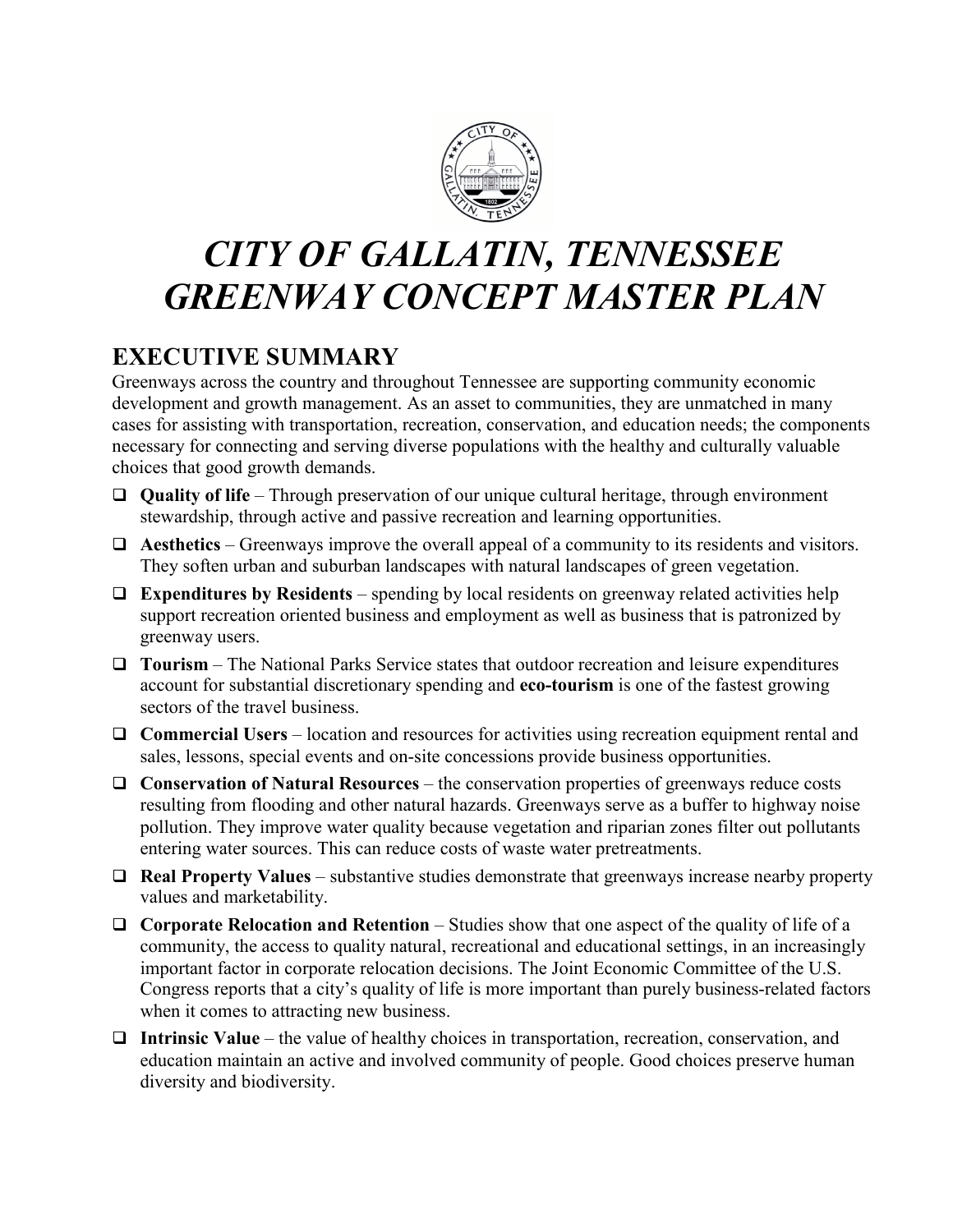The planning principles established in the Greenway Concept Master Plan directly support these elements of proactive quality of life and economic growth and development for the citizens of Gallatin while enhancing other growth and development projects in the City such as the new downtown library, the downtown revitalization plan, and road work plans.

To increase the viability of the greenway's contributions to the future of Gallatin best practice principles have been used to guide the planning of the Gallatin Greenway to ensure accessibility, high usability, and adequate funding to continue the greenway system are attainable.

The planning principles that guide the greenway system development are:

- $\Box$  **Transportation** providing alternative travel modes such as walking, jogging, bicycling.
- $\Box$  **Recreation** providing diverse opportunities for both active and passive outdoor activity for residents and tourists.
- $\Box$  Conservation providing development management, pollution controls, and wildlife habitat preservation.
- $\Box$  **Education** providing vistas for outdoor classrooms, cultural and historical activities, and a variety of nature activities.

Each principle is explained in more detail in the plan and each is considered and planned for as segments of the system are designed and implemented. The order of priority or minimum standard of each principle is affected by various locations and impact surveys within the greenway system. Full consideration of each principle during the planning, design and implementation of each greenway segment accomplishes the goal of maximum public use of the greenway.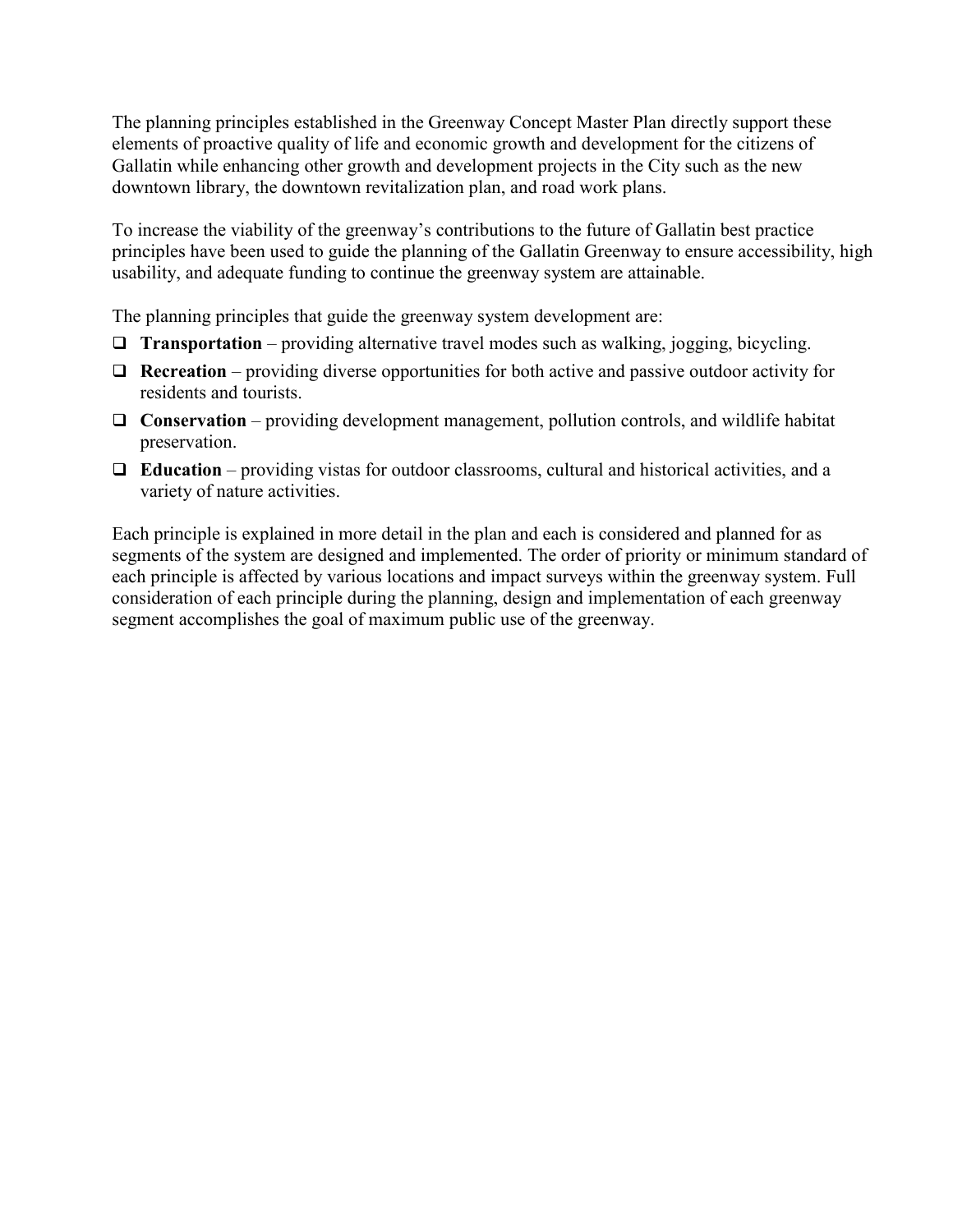# ACKNOWLEDGEMENTS

#### GALLATIN GREENWAY STEERING COMMITTEE

In November 2005, the Mayor formally authorized the Gallatin Greenway Steering Committee to serve as the advisory committee of the Greenway Project for the City of Gallatin Planning Commission and City Council. The Committee's responsibilities include:

- $\Box$  Meeting with the public for input on the greenway project. Input includes greenway locations, greenway design and development, greenway purposes (conservation, education, recreation.)
- $\Box$  Incorporating appropriate design standards that increase the ability to procure funding for the greenway master plan, increase the potential for use by the greatest number of our citizens and visitors, and increase needed conservation within an urban setting.
- $\Box$  The Planning Commission and City Council charge the Committee with development of a comprehensive Greenway Mater Plan for adoption.

#### GALLATIN GREENWAY STEERING COMMITTEE

The following is a list of the members of the Gallatin Greenway Steering Committee:

| Name                 | Affiliation                             |
|----------------------|-----------------------------------------|
| Donna Belote         | Greater Gallatin                        |
| Lee Ann Foust        | Tangled Wing Wildlife Conservancy       |
| Michelle Haynes      | Citizen/Real Estate                     |
| Joyce Hoyle          | Citizen/Greenway-Trails Expert          |
| <b>Hartley Scott</b> | Citizen/Landscape Architect             |
| Denise Upchurch      | Citizen/Business Owner                  |
| <b>Buffy Baril</b>   | Keep Gallatin Beautiful                 |
| Jane Sudbury         | Citizen                                 |
| <b>Tommy Perkins</b> | Citizen                                 |
| Michael Shealy       | Citizen/Bicyclist                       |
| David Deere          | Citizen                                 |
| Larry Murdock        | Citizen/Disabled Persons Representative |
| Dale Bennett         | City Council Member                     |
| John Puryear         | <b>Planning Commission Member</b>       |
|                      |                                         |

Steering Committee Staff Support: David Brown, Leisure Services Director Ron Coleman, City Engineer Mike Goff, Assigned Greenway Project Manager Jim Svoboda, City Planner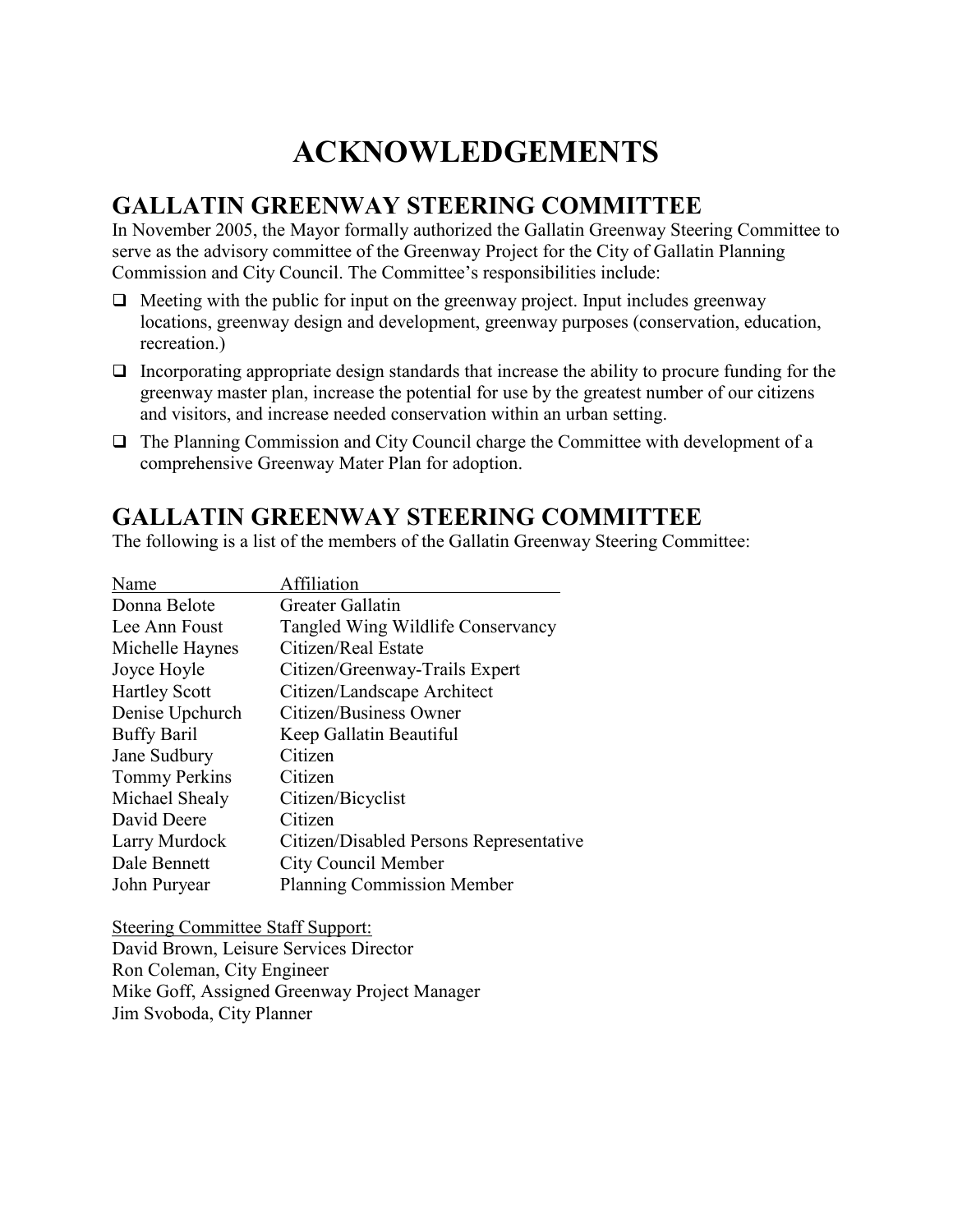# CITY OF GALLATIN, TENNESSEE GREENWAY CONCEPT MASTER PLAN

## INTRODUCTION

Greenways are dynamic linear alternative transportation and nature parkways. According to The American Greenways Program, Greenways are corridors of protected public and private land established along rivers, stream valleys, ridges, abandoned railroad corridors, utility rights-of-way, canals, scenic roads or other linear features. Greenways often link recreational, cultural, and ecological features while improving network pathways for people and wildlife. Greenways also function as buffers to protect forests, wetlands, grasslands, and rivers providing a multitude of benefits for individuals, wildlife, and the City.

With the unique capabilities of forming corridors of protected open space, greenways are ideal tools for connecting the community with pedestrian and bicycle trails, with outdoor recreation and nature education opportunities, and with natural resource conservation. The Greenway Concept Master Plan (Greenway Plan) serves the infrastructure of our growing community because it addresses the issues of the increasing need for alternative transportation, recreation and education enhancement, and natural resource conservation. The Greenway Plan is intended to proactively address the following community issues that impact the future quality of life, economic, and environmental health of the City by addressing the standards of a greenway from inception through planning to design and implementation:

#### Transportation

The Greenway Plan provides relief from congested streets and highways in Gallatin. Future transportation planning and development recognizes the need to provide local residents a choice in modes of travel. These choices need to offer the same benefits and appeal currently offered by fuelpowered vehicles: efficiency, safety, comfort, reliability and flexibility. Greenway corridors throughout Gallatin serve as extensions of the roadway network providing realistic and viable connections between origins and destinations such as work, schools, cultural, recreational, and shopping areas.

Alternative transportation contributes to a mobile community allowing options for commuting to work, school, shopping, or meetings. Walking, jogging, and bicycling are alternative modes of transportation that provide: less traffic congestion, fewer parking problems and no vehicle emissions. Greenway-based bikeways and walkways are most effective for short travel distances. National surveys by the Federal Highway Administration have shown that Americans are willing to walk as far as two miles to a destination and bike as far as five miles. It is conceivable that destinations can be linked to multiple origins throughout the City with a combination of off-road trails and on-road bicycle and pedestrian facilities.

 $\triangleright$  The overall transportation goal of the Greenway Plan is to develop a greenway system that will provide a safe, alternate mode of transportation to motor vehicular trips, and that will also provide routes for potential bicycle and pedestrian access between various residential and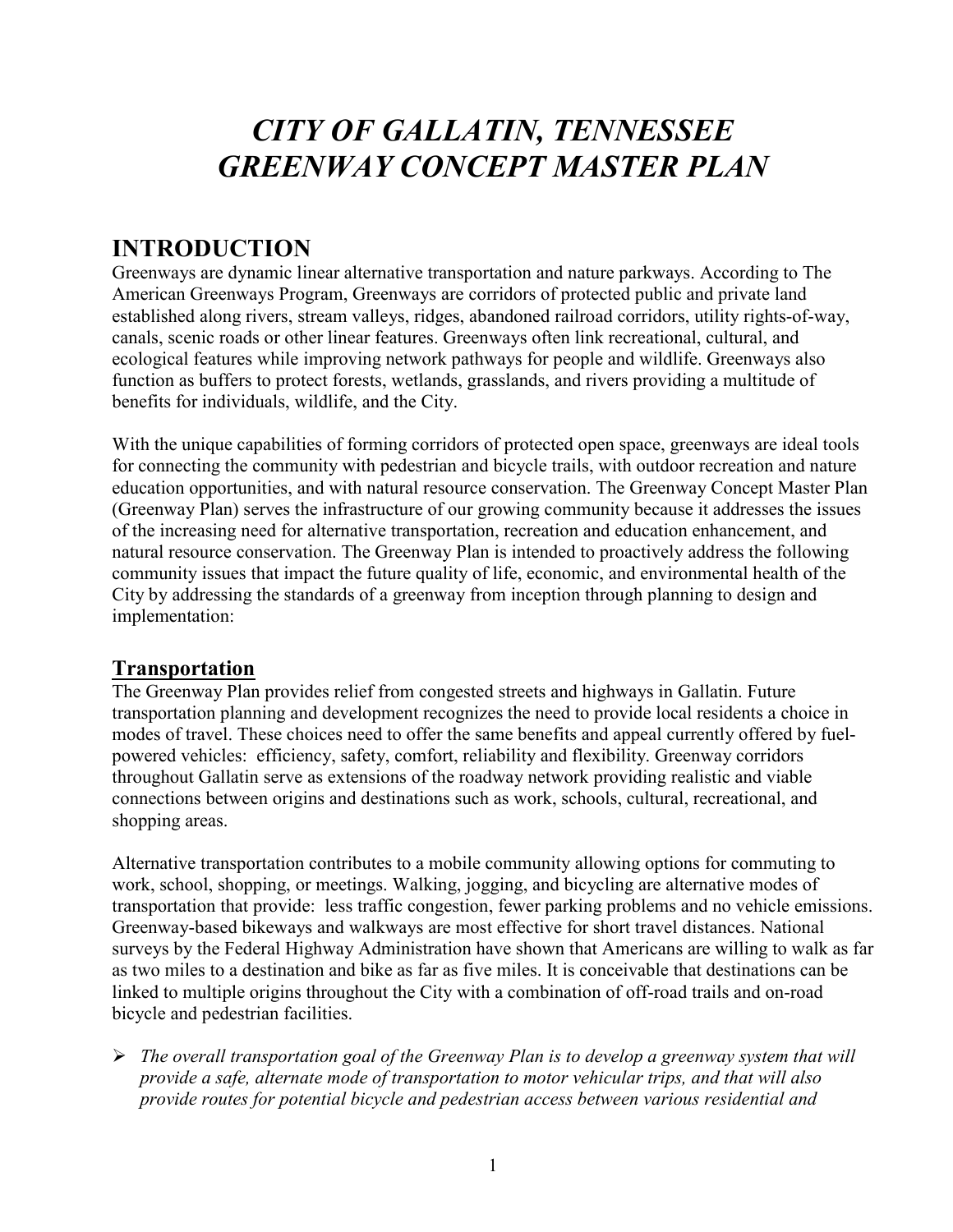commercial areas, schools, parks, and employment centers in Gallatin and the surrounding area. In addition, a new Federal program called "Safe Routes to Schools" provides funding to establish safer routes for school children to walk or ride their bikes to school. Several trail locations are proposed that would connect community schools with existing and new residential neighborhoods.

A detailed analysis of the potential greenway corridors and the major trip attractors and generators, produced a proposed greenway system that has been divided into two types of corridors, trunk lines and branches. Trunk lines are the proposed major greenway corridors and the branches are the proposed minor greenway corridors. The trunk lines are designed to provide the major greenway locations that will initially be developed throughout the City and its Planning Region. The branches are planned to be secondary priorities and have not been named. Branch greenway corridors are intended to be developed after all the major trunk lines have been built, unless they are constructed by an individual development.

#### Recreation

Greenways are linear parks. They connect people to natural places within and around the City. They provide greater access to more people at less cost than traditional parks, but enhance the use of traditional parks by connecting the public to them as illustrated in proposed greenway trunk line corridors.

A step taken to identify potential greenway corridors included an inventory of areas where opportunities exist to locate new greenways. Significant recreation opportunities were identified adjacent to various area streams, the Cumberland River/Old Hickory Lake, and downtown Gallatin. As part of this process, the potential corridors identified in 1999 were reviewed and updated.

Baby boomers, school age children, senior citizens, and medical professionals are looking for diverse ways to maintain and encourage the maintenance of healthy lifestyles. Walking, jogging, and biking are increasing in popularity because of the necessity of a healthy public and because people enjoy exercising in the natural surroundings.

Active use of a river, trail or greenway by community residents improves their physical fitness and health. Voluminous studies have shown that exercise can reduce health care costs, increase the feeling of well-being, and increase productivity in individuals. Public health services, employers, and individuals may share these cost savings.

 $\triangleright$  Consider: According to a model developed by the Rand Corporation, society saves 24 cents per mile in medical costs for every mile (an individual) walks or runs. Exercise derived from recreational activities lessens health related problems and subsequent health care costs.

#### **Conservation**

Greenways offer a flexible mechanism for conserving our vital natural resources as well as preserving important cultural and historic sites. Developing greenways in urban areas can protect natural and cultural resources close to home. As the City grows, we are vulnerable to uncontrolled urban and rural development that destroys resources important to the long-term economic vitality and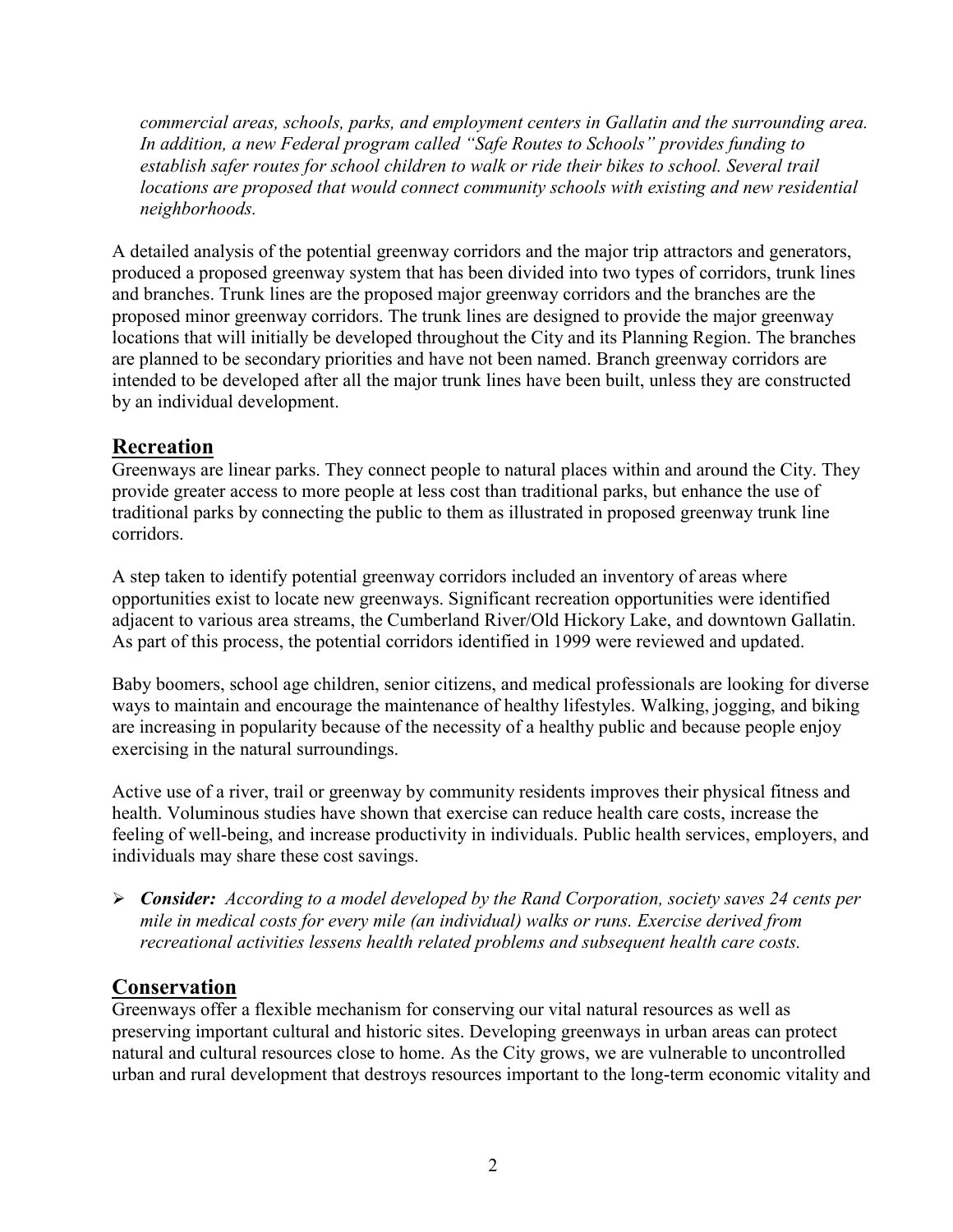environmental health of the area. Greenway and open space protection help preserve local resources while re-directing growth toward more appropriate areas.

Greenways are a logical and proactive tool to meet state and federal guidelines for acceptable standards of air and water quality. This area is mandated to diminish air and water pollution. Greenways with trees and other vegetation are ideal tools for controlling air and water pollution by filtering pollutants. Researchers have identified the natural properties of plants and trees as filters for carbon dioxide in the air, for runoff chemicals in the water, and for lowering decibels in noise pollution.

Recent studies indicate that a single rural tree can intercept up to 50 pounds of particulate per year. Pollution is further reduced by greenways that encourage people to walk or bicycle instead of driving cars. Trees in greenways also provide ambient temperature mediation and help reduce heating and cooling costs. A single, isolated tree, in normal rainfall can transpire energy equivalent to several room air conditioners running during the day. Greenways help control the impact of concentrated development and urban activity to natural resources. One example of this environmental control is buffering waterways to control contaminated water from roadways, silt build-up from development, and fertilizers commonly used on lawns from running off into streams.

Uses of geologically or environmentally sensitive areas for open space and greenway purposes can reduce potential property damage costs and protect lives. Hazards can be mitigated through conservation of open space including flooding, poor water quality, depletion wildlife habitat, slope instability, structural fire damage. Using natural controls for mitigating hazards are less expensive than implementing structural control projects.

Many wildlife populations subsist in urban areas, but development continues to threaten their habitats. Greenways retain natural vegetation and aquatic habitats that provide sanctuary and food sources for birds, small animals, reptiles, amphibians, and fish.

 $\triangleright$  The City is working closely with various federal, state and local agencies to assure environmental mandates and concerns are addressed the Greenway Plan.

#### Education

Greenways are outdoor classrooms. And not just to school aged children; they open the door to learning experiences for all ages. Various locations of greenway corridors will create diverse passive and active learning experiences. Greenways have the power to connect us and draw us to historic and culturally important places, giving people a sense of place.

- $\triangleright$  Passive experiences include enjoying the scenic and aesthetic quality of our environment, the natural features, vegetation and wildlife that are increasing rare in growing communities. Cultural and historical exhibits and programs and concerts draw large crowds at greenway trailheads.
- $\triangleright$  Active experiences include classroom field trips or weekend nature studies. According to the Fish and Wildlife Service, 22 million adults took trips away from home for the express purpose of watching birds and other wildlife in natural settings. American's spend \$40 billion a year to watch wildlife, with birdwatchers alone spending \$29 billion.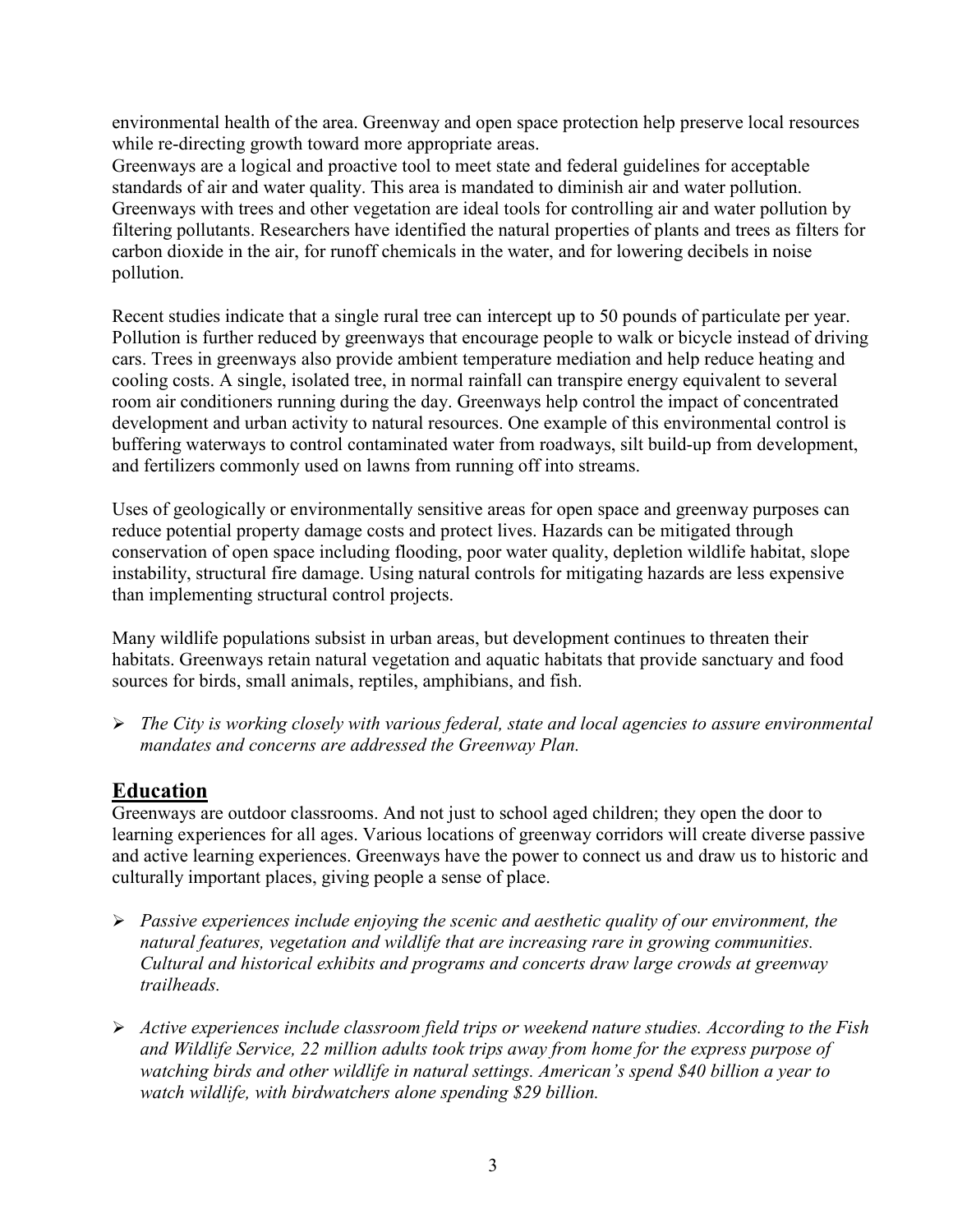## BACKGROUND OF GREENWAY MASTER PLAN PROJECT

Since the early 1900's, the City of Gallatin has been experiencing a steady rate of growth, with the fastest growth rate concentrated on the west side. The City expects this growth rate to continue into the future due to several major roadway projects that will increase Gallatin's accessibility to the greater Nashville metropolitan area. In the mid-1990's, the City began planning its future growth by examining certain planning policies and planning a General Development Plan to strengthen planning and growth management policies. Gallatin began the implementation of its General Development Plan with the adoption of a new Zoning Ordinance in 1998. In addition, a Bicycle and Pedestrian Master Plan was prepared in 1999 with a grant from the Nashville Area Metropolitan Planning Organization (MPO). The Bicycle and Pedestrian Plan helped provide the City with the basic framework to develop bicycle and pedestrian facilities within the City. The City did implement several amendments to the Zoning Ordinance and Subdivision Regulations that established specific Pedestrian and Bicycle Path Standards. These standards have enabled the City to establish pedestrian facilities, primarily new sidewalks, in most new residential and commercial developments constructed since the year 2000.

The 1999 Bicycle and Pedestrian Plan, which contains a detailed inventory of potential bicycle and pedestrian trip generators and attractors within the Gallatin area, is one of the tools used to identify corridors. Typical examples of trip generators and attractors identified in the 1999 Plan are area schools, parks, major employers, scenic areas, public institutions, and downtown Gallatin. As part of the preparation of the Greenway Master Concept Plan, the 1999 Bicycle and Pedestrian Generators and Attractors List was reviewed and updated to reflect current conditions.

Major greenway corridors identified in the Bicycle and Pedestrian Plan consider the growth rates and locations. Using information collected in the Bicycle and Pedestrian Plan in 1999, the City initiated the Greenway Plan in 2004, in an effort to ensure that these potential greenways corridors are preserved for future greenway development.

 $\triangleright$  The City has successfully secured approximately \$1.3 million dollars in funding to build a greenway along Town Creek from Triple Creek Park to W. Smith Street. This and other funding opportunities initiated the development an overall Greenway Planfor the City of Gallatin and its Planning Region.

## GREENWAY MASTER PLAN GOALS AND VISION

The vision of the Greenway Plan is to provide the citizens of Gallatin the opportunity to extend the existing park system through the creation of a linear park system of open spaces and natural areas for healthier, less congested travel options, for diverse and compelling recreation choices, for natural and necessary conservation practices, and for enhanced and varying education opportunities.

The Greenway Plan is not intended to be a considered separate from other infrastructure and enhancement projects, but instead is planned to augment these projects and serve as a natural connector that will connect neighborhoods and other population centers to nearby City parks, to downtown Gallatin, to the new downtown library location, to shopping areas, to schools, and to each other. The proposed greenway system concept is envisioned to serve as a multi-modal transportation network, multi-recreational, multi-conservation, multi-use, and multi-educational system.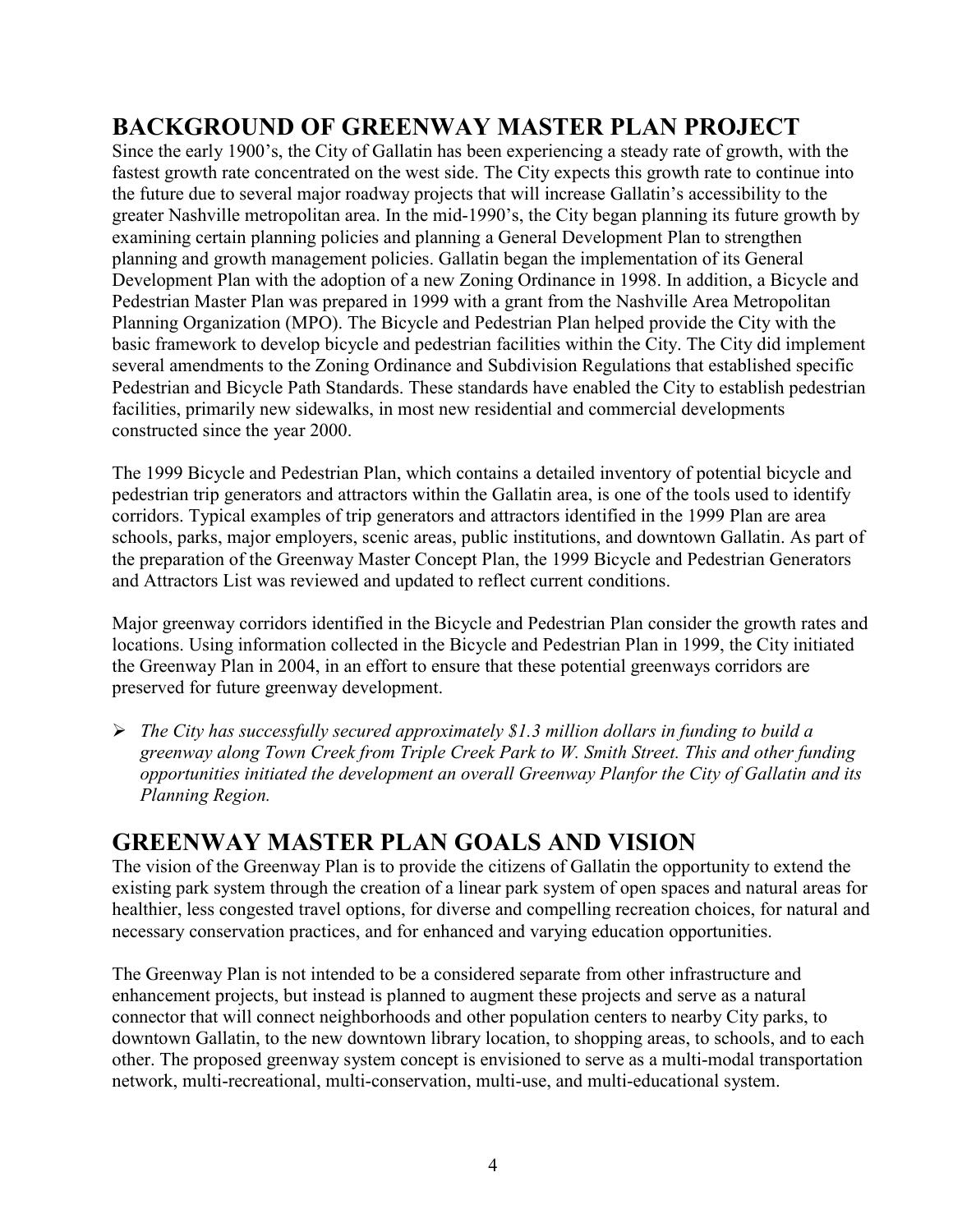The objectives of the Greenway Plan are to enhance the quality of life for residents of Gallatin by expanding available transportation modes and routes, by expanding the recreational opportunities provided by the traditional parks system, by expanding protection of our natural resources and open spaces, and by expanding opportunities for cultural, historical, and natural education.

The Master Plan provides the City of Gallatin, property owners, and other Federal, State, and Local agencies with specific guidance concerning the development greenway facilities within the City of Gallatin and its Planning Region.

- $\triangleright$  Specifically, the Greenway Plan is intended to address the several greenway corridor planning items that address the potential for a greenway locations ability to provide the following:
	- $\triangleright$  Alternative transportation options that provide citywide connections and access between residential and commercial areas, schools, parks, and employment centers in Gallatin and the surrounding area.
	- $\triangleright$  Recreational possibilities that provide options for active and passive recreation interests
	- $\triangleright$  Conservation by mitigating environmental hazards such as runoff pollution and for use in floodplain areas.
	- $\triangleright$  Enhancing learning about our area's history, our cultural accomplishments, our wildlife and other vital natural resources.

Using these planning markers to identify potential locations will reduce the overall cost impact of developing greenway projects by utilizing common green space, floodplain areas, utility easements, or state rights-of-way whenever possible. Using these planning markers also develops a greenway system that will provide a safe, secure environment for greenway trail users because more people will use the system making the use of bike patrol officers, the Gallatin Leisure Services Department ranger and the Gallatin Police Explorer Program volunteers efficient for the City.

- $\triangleright$  The Plan is structured to provide guidance with the following items:
	- $\triangleright$  Development of design standards for greenway construction in the City of Gallatin and Planning Region.
	- $\triangleright$  *Implementation priorities* of the major Greenway corridors by the City.
	- $\triangleright$  *Specific recommendations* about what actions are needed to ensure that potential greenway corridors are preserved for future development of a greenway system.
	- $\triangleright$  Development of a planning tool that can be utilized to apply for Federal, State, and other grants that provide funding opportunities for greenway construction and open space preservation.

## GREENWAY CORRIDORS

A detailed analysis of the potential greenway corridors and the major trip attractors and generators, produced a proposed greenway system that has been divided into two types of corridors, trunk lines and branches. Trunk lines are the proposed major greenway corridors and the branches are the proposed minor greenway corridors. The trunk lines are designed to provide the major greenway locations that will initially be developed throughout the City and its Planning Region. The branches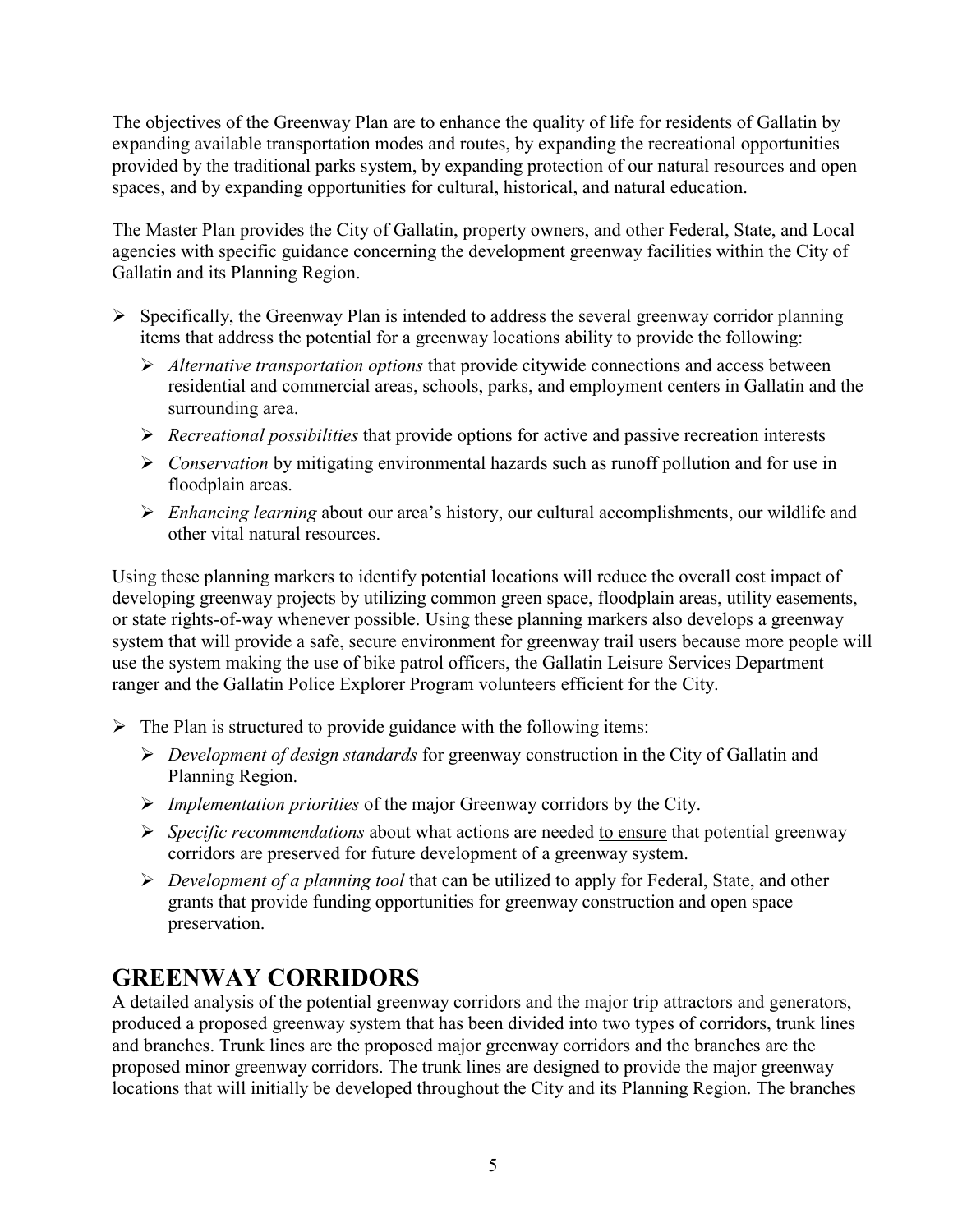are planned as secondary priorities and have not been named. Construction of branch greenway corridors is anticipated after the major trunk lines have been developed, unless the branches are constructed by an individual development.

The attached Gallatin Greenway Concept Master Plan identifies only general locations for the Trunk Line and Branch Line greenway corridor routes recommended in the Master Concept Plan. The location of greenway corridors proposed as part of new or existing development plans shall be reviewed by the Greenway Steering Committee and approved by the Gallatin Planning Commission. The Gallatin Planning Commission and Greenway Steering Committee shall review the location of greenway corridors funded for construction by the City of Gallatin or other public agencies, and will make a recommendation for approval by the City Council. Before holding public meetings for public comment on the proposed design and location, the Steering Committee will contact and discuss any plans with affected property owners. Then recommendations can be given to the City Council. Modifications to the greenway corridors shown on the Greenway Concept Master Plan Map should only be considered if they maintain the integrity and intent of the overall planned network system.

The proposed greenway system will be developed in phases based on (1) funding, (2) need to develop major trunks in established neighborhoods/parks/business area, (3) all new construction areas. The Greenway Park system Plan is a "living" document in the sense that changes to currently proposed and additional routes will be incorporated when appropriate. Time of full implementation based on funding, new construction and demand.

#### PROPOSED TRUNK LINE CORRIDORS

The proposed trunk line corridor is organized into seven short, manageable corridors. The trunk line corridors are listed below in order of their feasibility, availability, and the level of connectivity that they provide to potential generators and attractors.

| Priority | Trunk Line Name                 | Distances    |
|----------|---------------------------------|--------------|
|          | Town Creek Trail                | 3.57 miles   |
| 2        | <b>Station Camp Creek Trail</b> | 3.28 miles   |
| 3        | <b>Baypoint Trail</b>           | $1.03$ miles |
| 4        | Lock 4 Trail                    | 4.09 miles   |
| 5        | <b>Bledsoe Creek Trail</b>      | 2.49 miles   |
| 6        | East Camp Creek Trail           | 4.72 miles   |
| 7        | Volunteer State/Gap Trail       | 4.51 miles   |
| 8        | <b>Bulls Creek Trail</b>        | 0.94 miles   |
|          |                                 | 24.63 miles  |

The City will pursue funding to begin construction of these corridors based on the priority listed above unless feasibility and availability issues cause reconsideration of priority list.

#### PROPOSED BRANCH LINE CORRIDORS

The proposed branch line corridors serve as connector trails that link to the proposed trunk line corridors.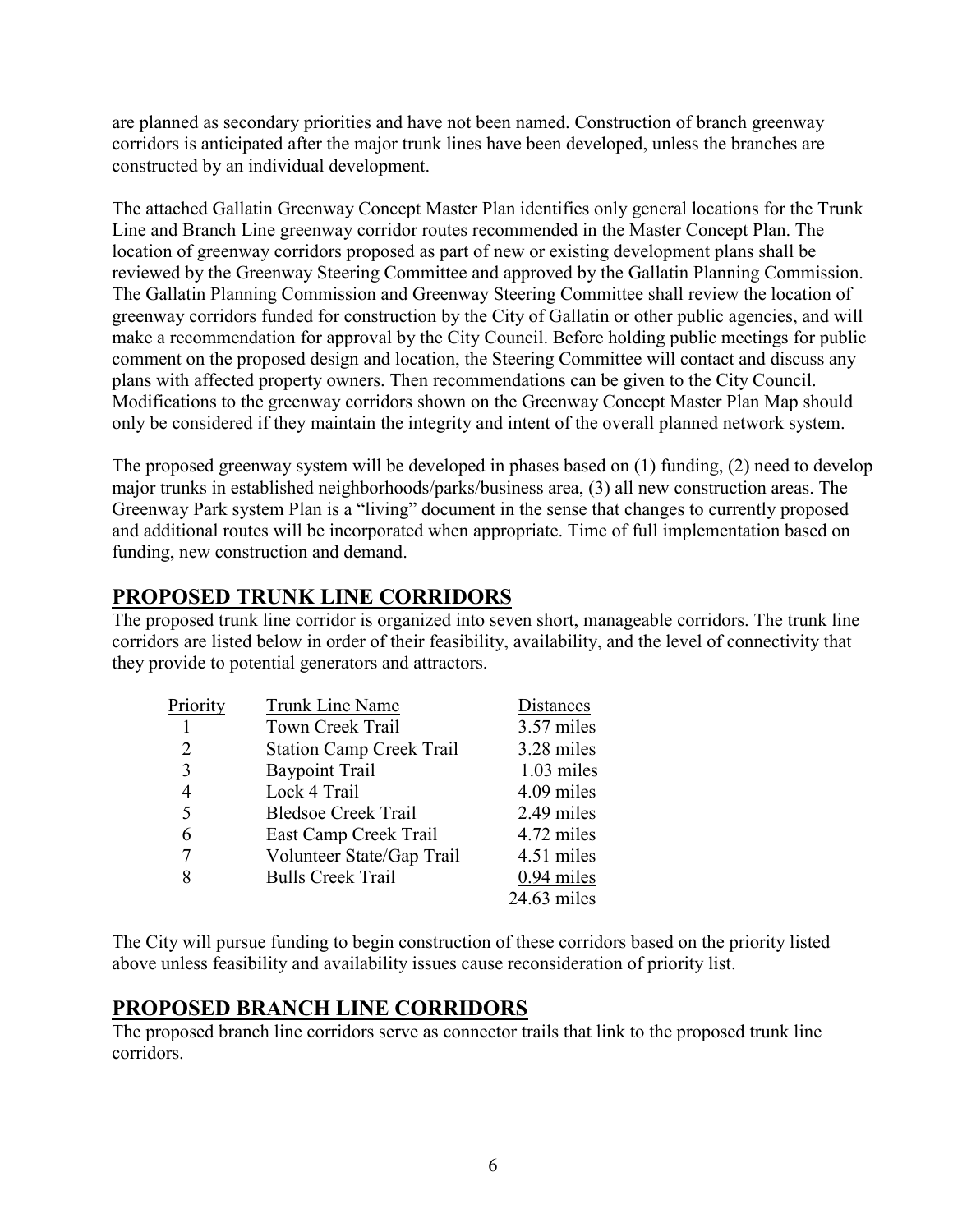## GREENWAY CONSIDERATIONS

- $\triangleright$  The greenway system outlined in this Plan is constructed primarily by the City of Gallatin. The Steering Committee will seek the advice of experts in transportation, recreation, conservation, and education from local, state, and national agencies to ensure that each corridor of the greenway system is developed to the full advantage in terms of alternative transportation, recreation, conservation, and education.
- $\triangleright$  In order to ensure the future development of the greenway system, proposed new developments should provide, at a minimum, the property identified for future greenway segments within their development. The City Planning Commission will review requests to utilize greenway easements instead of dedication on a case-by-case basis. Land dedicated by a property owner for greenway development should be permitted for utilization of this land to meet the required open space requirements specified in the Gallatin Zoning Ordinance.
- $\triangleright$  Another option to the City in constructing proposed greenway segments is for the proposed developments to construct the branch line corridor segments as part of their overall development. The trail system should not only provide a recommended greenway segment, but should be integrated into the overall pedestrian scheme for the development. The proposed branch line corridors would be eligible to be considered for approval as an Alternative Pedestrian Plan by the Planning Commission. This option is not required, but instead is available for individual developers to consider when they are planning a new development project.
- $\triangleright$  Greenways trails designed according to either of the options described above should be designed in a manner that will minimize the impact to both developers and homeowners. In most cases, greenways should avoid going directly through the middle of a subdivision unless they are following a natural feature, such as a creek, and/or the trail is centered within a minimum twentyfive (25) feet of dedicated green space right-of-way.
- $\triangleright$  The proposed greenways identified in this Plan will be constructed by the City of Gallatin on property that is already developed or that has already been approved for development. Greenway corridors should be designed to minimize the impacts on existing property owners. In these cases, the City should actively work with property owners when identifying areas for greenways development.
	- $\Box$  The City can achieve this goal by encouraging public involvement in the development of greenway design plans, and by actively promoting the benefits that a greenway system offers landowners and the community at large is the key to eliciting strong adoption and participation. Effective public education efforts can help inform residents about the benefits of developing greenways in their community.
	- $\Box$  For example, typically, land donated for greenway right-of-way can be considered taxdeductible contributions. In addition, if a property owner donates land for a greenway trail on their property, the City should grant any future development or redevelopment of the property the ability to count the donated or acquired greenway land area towards meeting open space requirements necessary for the future development of the property.
	- $\Box$  Alternative greenway linkage designs should be considered where typical greenway development is not practical. For example, designing the greenway through a downtown area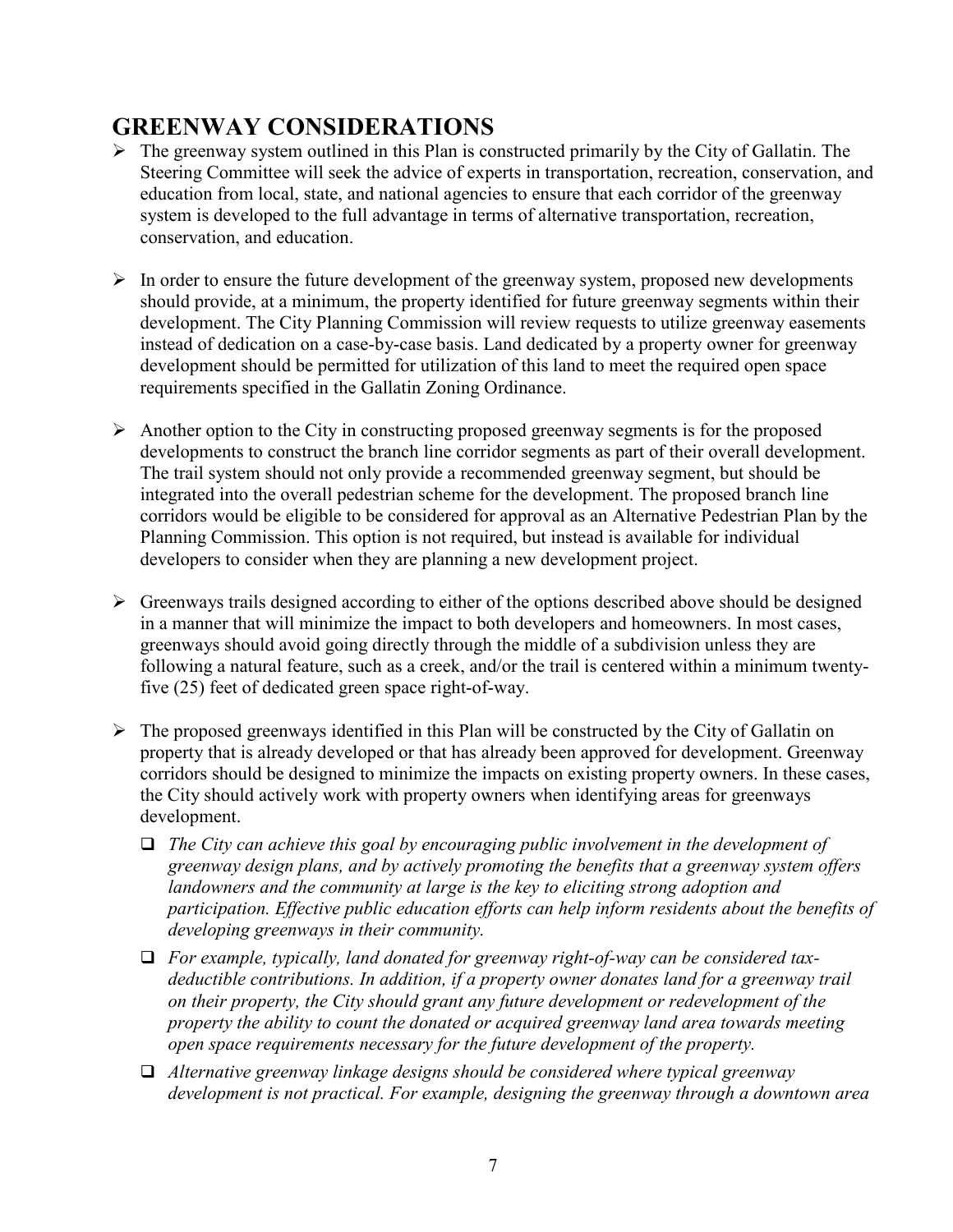will be difficult. Therefore, the existing sidewalks system could be modified and widened to serve as connectors to the Greenway system. In order to accommodate bicycles and additional pedestrian traffic, the sidewalks should be widened to ten feet wherever possible.

#### GREENWAY TRAIL STANDARDS

The Nashville Area Metropolitan Planning Organization recommends that Bicycle and Pedestrian Standards be developed that conform to the American Association of State Highways and Transportation Officials' (AASHTO) guidelines. The MPO recommends this standard be adopted in order to maintain consistency for bicyclists and pedestrians in the Nashville region. In addition, Federal and State design standards typically require facilities constructed according to these standards if grant money is used to construct the greenway. The MPO also recommends that standardized bicycle and pedestrian guideline documents be prepared by the City, and they have been working with local jurisdictions to create standards that can be adopted by all municipalities within the MPO. The City should also consider creating consistent ordinances that support the growth of the greenway network through new roads and/or developments. The establishment of guidelines for appropriate greenway support facilities such as benches, bike racks, signage, etc., should also be considered.

The Engineering Department will oversee the design and construction of Greenway construction projects in the City of Gallatin. Construction specifications and guidelines must meet, at a minimum, AASHTO standards. Multi-use trails, sidewalks, and bike paths shall constructed according to best use practices of alternative travel options, recreation, conservation, and education. Construction specifications and guidelines will conform to the needs of the public in using the greenways for transportation, recreation, conservation and education. It is a location sensitive decision. Concrete, asphalt, and soil trays are some of the most probable substrate materials. Signage and pavement markings shall follow the MUTCD at all at-grade roadway crossings. Trailheads and additional signage along the Trails shall maintain uniformity and shall be as approved by the Gallatin Municipal-Regional Planning Commission.

Native habitats along the greenway corridors will be protected during construction of the greenway and habitat recovery will be implemented during and after construction on each segment according to assessments of vegetation and wildlife occurring along the greenway system. Habitat recovery will be guided by survey information of TWRA and other wildlife and conservation agencies.

## RECOMMENDATIONS AND IMPLEMENTATION

To ensure the timely implementation of the Greenway Concept Master Plan, The Gallatin Municipal-Regional Planning Commission should incorporate the recommendations outlined in the Greenway Plan into the City's Major Thoroughfare Plan, Subdivision Regulations, and Zoning Ordinance.

- The Major Thoroughfare Plan should be amended to revise Section 6.8, Pedestrian and Bicycle Improvements, and the Greenway Plan Map should be added as Figure 6.5 in the Major Thoroughfare Plan. The Greenway Plan Map, Figure 6.5, should then be recorded at the Sumner County Register of Deeds Office as an amendment to the Major Thoroughfare Plan.
- □ The Gallatin Municipal Regional Subdivision Regulations and Zoning Ordinance should be amended as necessary to reflect the adoption of the Greenway Master Plan and its inclusion in the Major Thoroughfare Plan. Sections 4-108, Pedestrian and Bicycle Path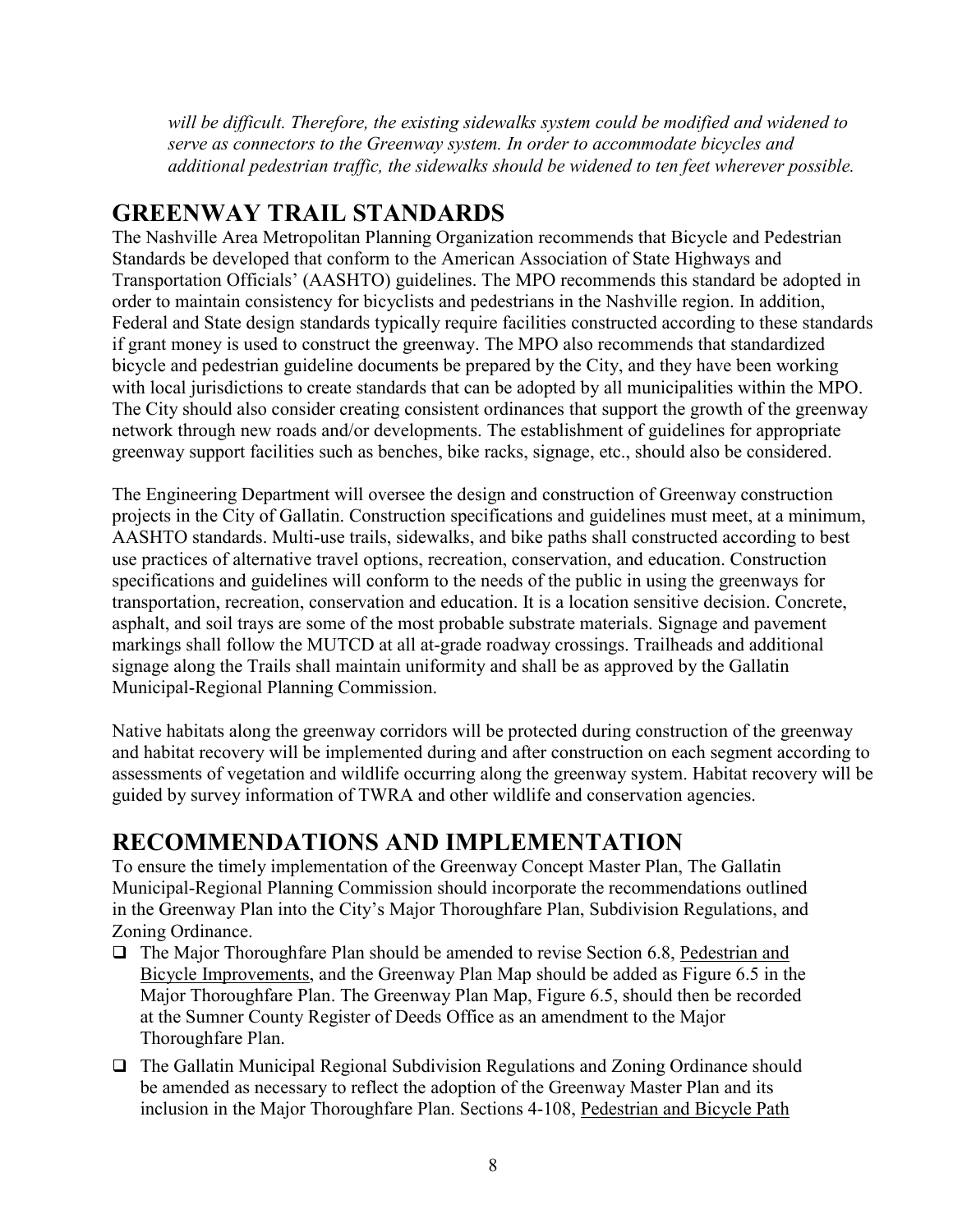Standards and 4-110, Public Uses in the Subdivision Regulations might need to be modified slightly to better reference the Greenway Master Concept Plan.

- □ In addition, Section 13.09, Pedestrian and Bicycle Path Standards, of the Gallatin Zoning Ordinance should be revised to reference the adopted Greenway Concept Master Plan.
- □ The City's Planning and Engineering staff should undertake a review of Subdivision Regulations and Zoning Ordinance to determine if any additional sections need to be revised.
- □ The Greenway Steering Committee should be appointed by the City Council upon the adoption of this Plan as the committee responsible for overseeing the implementation of the Plan. The City's Planning, Engineering, and Leisure Services Departments should serve as the primary staff support to the Committee. The Greenway Committee should meet regularly to achieve the following objectives:
	- Review all branch line corridors proposed in new developments and any proposed amendments to the Plan, and provide the Planning Commission with a recommendation on the proposed branch line corridor.
	- $\triangleright$  Identify and recommend potential funding and grant opportunities for greenway construction to the Planning Commission and City Council for approval.
	- $\triangleright$  Review proposed construction plans for greenways that have received funding and provide a recommendation to the Planning Commission and City Council. Prior to making its recommendations, the Steering Committee shall hold a public hearing on the proposed design of new greenway segments.
	- $\triangleright$  Evaluate the amount of progress being made in implementing the Greenway Planand recommend amendments to the Plan to facilitate its implementation.
	- $\triangleright$  Provide periodic reports concerning the progress of the Steering Committee and any findings and recommendations to the Gallatin Municipal Regional Planning Commission and City Council.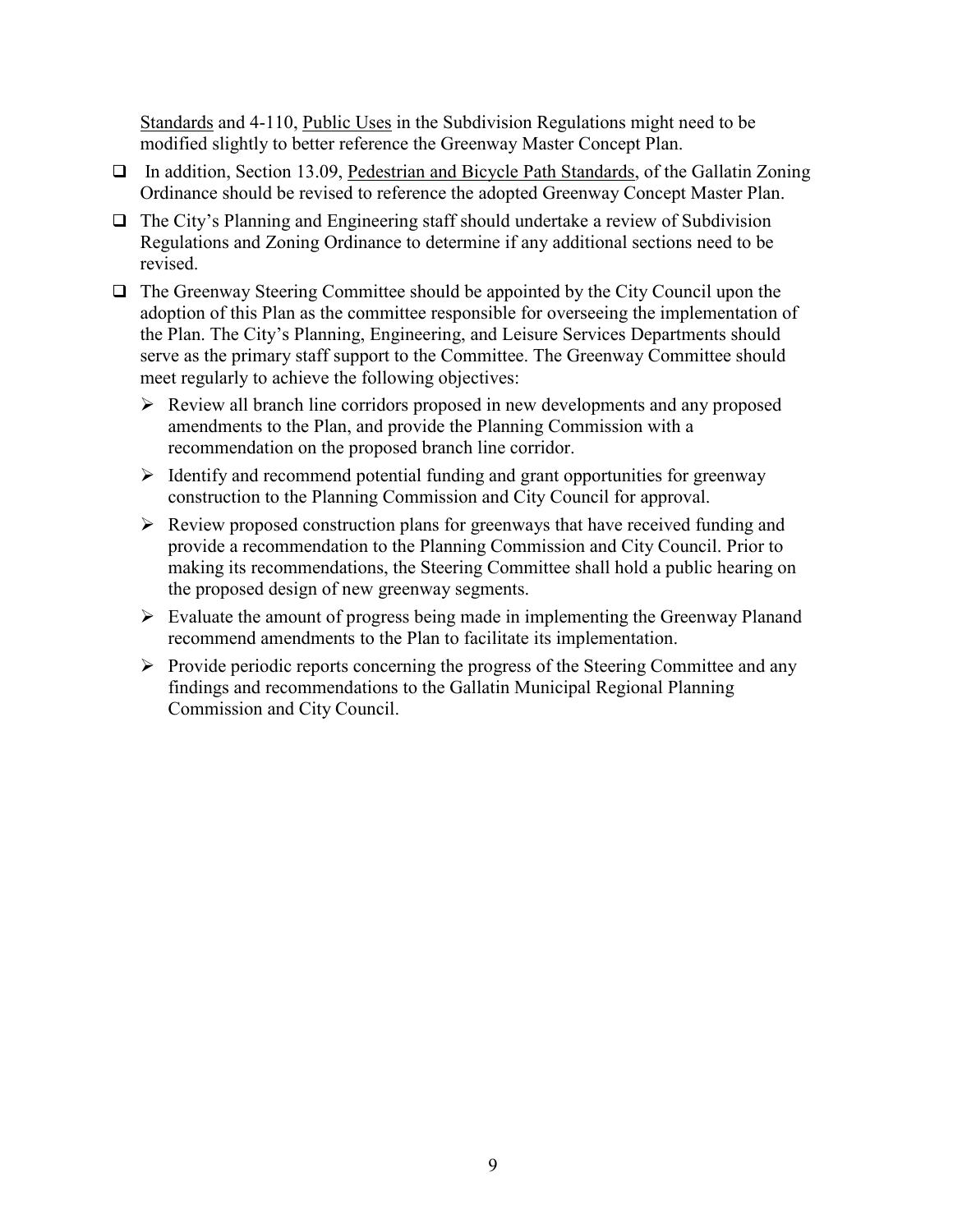# APPENDIX

#### Resources and References used in compiling and drafting the Gallatin Greenway Master Concept Plan

Economic Impacts of Protecting Rivers, Trails, and Greenway Corridors, National Park Service, 1995. (available online at www.nps.gov)

The Impacts of Rail-Trails, A study of Users and Nearby Property Owners from Three Trails, National Park Service, Rivers, Trails and conservation Assistance Program, 1992. www.nps.gov/rtca

Rail—Trails and Safe Communities: The Experience on 372 Trails, Rails to Trails Conservancy, 1998. Available online at http://safety.fhwa.dot.gov;fourthlivel/pdf/rt\_safecomm.pdf

National Survey of Fishing, Hunting, and Wildlife-Associated Recreation, U.S. Fish and Wildlife Service, 2001.

Virginia Greenways and Trails Toolbox, Greenways – www.dcr.virginia.gov/prr/greenway.htm

Tennessee Trails Association – www.tn-trails.org/

Tennessee Greenways and Trails Plan, 1999, TDEC Recreation Resources Division – www.state.tn.us/environment/recreation

Bicycle and Pedestrian Master Plan, Sumner County, Nashville Area Metropolitan Planning Organization, 2000.

Managed Growth for Rural Communities, American Farmland Trust, 2000 – www.farmland.org

Planning Trails with Wildlife in Mind, Colorado State Parks – www.dnr.state.co.us/trails/

Benefits of Trails and Greenways, Trails and Greenways Clearinghouse, American Trails – www.americantrails.org/resources/benefits/BenefitsGrnwy.html

#### GREENWAY FUNDING SOURCES

Projects identified in this plan that may be eligible for Federal or State grant funding should be programmed through the MPO in accordance with the appropriate MPO, TDOT, and/or TEA 21 guidelines. Typically federal funding is available through the following programs:

- Surface Transportation Program, SAFETEA-LU, formerly TEA-21.
- Transportation Enhancement Program, SAFETEA-LU.
- Transit Enhancement Program, SAFETEA-LU.
- National Recreational Trails Fund Act, SAFETEA-LU.
- Congestion Mitigation and Air Quality Improvement Program, SAFETEA-LU.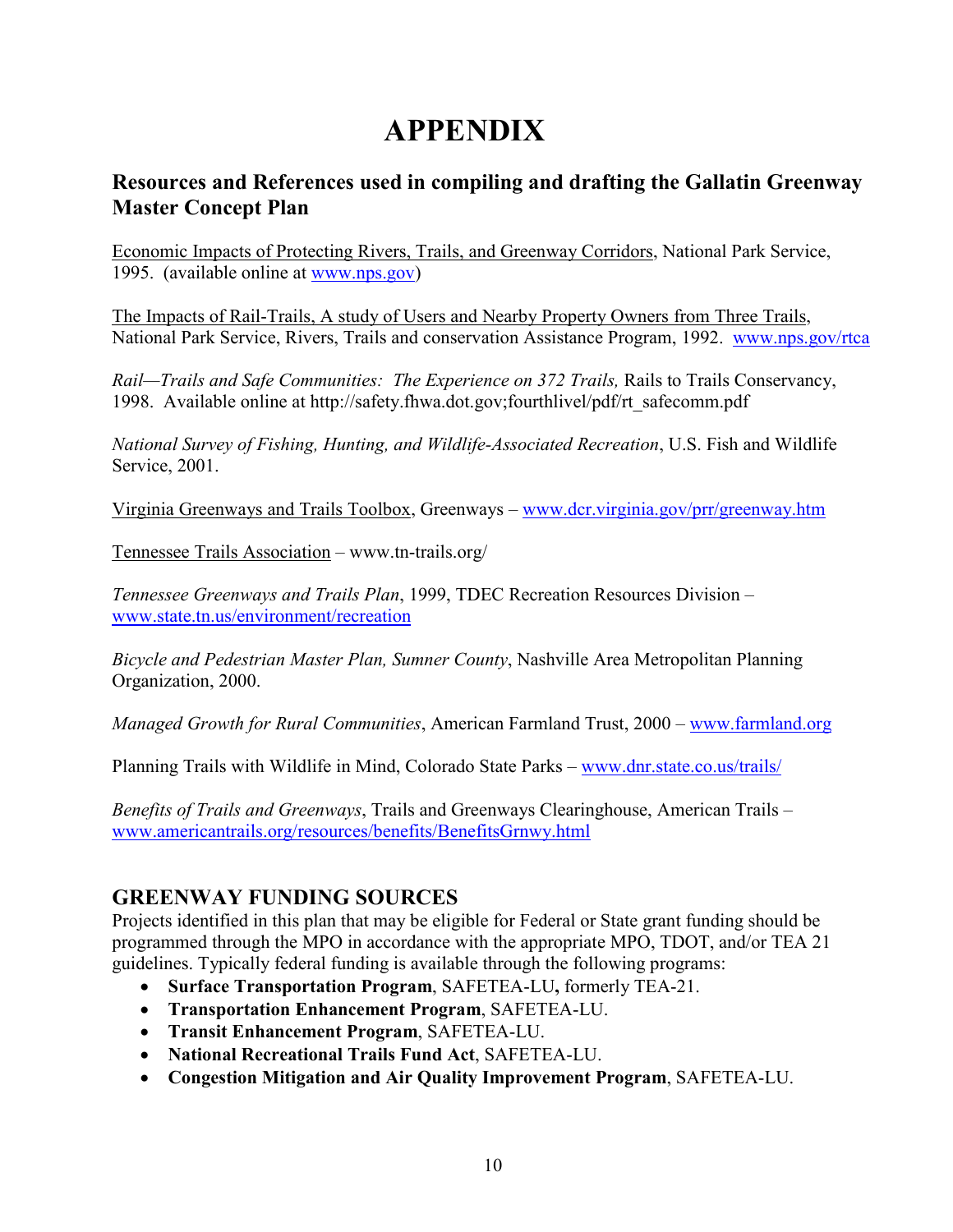- Rails-to Trails, SAFETEA-LU funds to convert unused railroad corridors into bike and pedestrian trails.
- Fair Share for Safety, Improve pedestrian and bicycle safety.
- Safe Routes to Schools, Program aimed at making it safer for children to walk and bicycle to school.
- Recreational Trails Program, Funds trails by using Federal gas taxes attributable to off-road recreation.
- Non-Motorized Transportation Pilot Program, Assists cities to complete seamless transportation networks demonstrating that communities will use alternate modes of transportation if available.
- Land and Water Conservation Fund, NPS funds trails and greenways by using money from the sale or lease of nonrenewable resources and surplus federal land sales.
- Community Development Block Grant, HUD funds to develop greenways in low and moderate-income areas.
- Transportation and Community and System Preservation Pilot Program, FHWA funds to reduce impacts of transportation on the environment and the need for costly infrastructure.

Other potential sources of grant funds include:

- State of Tennessee Recreation Grants
- City of Gallatin Sidewalk Construction Funds
- Approved Alternate Sidewalk Plans (constructed by the Developer)
- City of Gallatin annual budget (ongoing development, operation, and maintenance of the facilities)
- Private and corporate donations